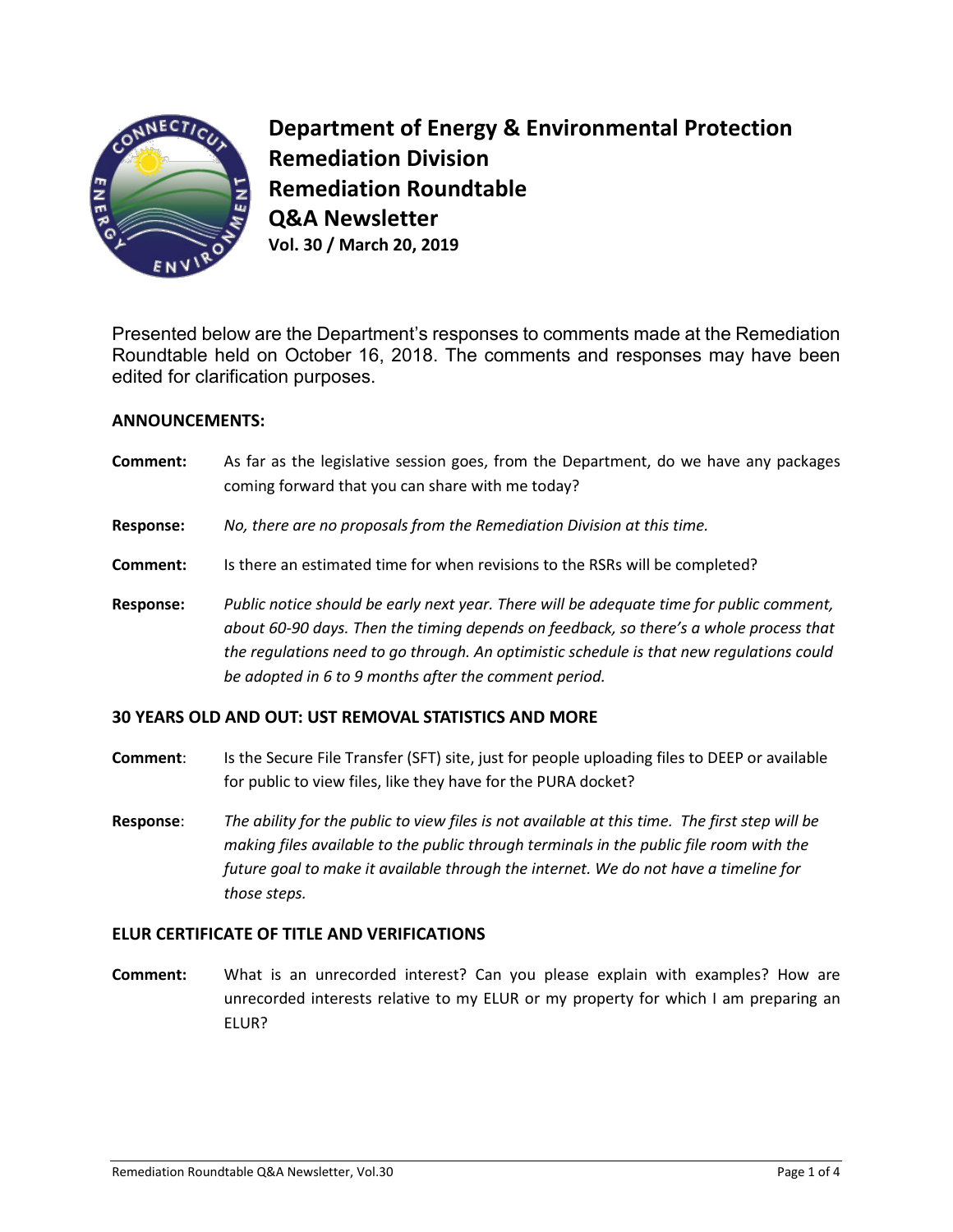**Response:** *On certain parcels, there may be interests in the land that are not recorded on the land records. These unrecorded interests will not show up on the preliminary title search work per say, because they are not recorded. However, during research on the property for your title search and survey, you may come across evidence of them. The most common unrecorded interest encountered are leases, but there may be unrecorded easements, rights of way, or other interests. It is important that the property owner identify those who are known to hold unrecorded interests, and that surveyors look for evidence of use by others who may hold unrecorded interests. While unrecorded interests will ultimately be subject to the restrictions of the ELUR once it is recorded, there are two primary issues with unrecorded interests encountered during the ELUR approval process: 1) that a "race to the land records" could result in a previously unrecorded interest being recorded while an ELUR is under review, requiring a subordination or waiver late in the process after that interest is discovered; and 2) that holders of unrecorded interests be informed that their interest will now be subject to an ELUR so that they don't exercise their interest in a manner that conflicts with the ELUR. For example, the Department may require you to provide notice to the holder of an unrecorded lease so that they do not engage in residential activities otherwise permitted by the lease after an ELUR prohibiting those activities is recorded.*

# **FLOOD MANAGEMENT ACT AND SITE REDEVELOPMENT**

**Comment:** How often does FEMA update their flood maps?

**Response:** *FEMA does not have a regular schedule for updating flood maps. The initiation of mapping projects are normally driven by congressional appropriations and national mandates. In Connecticut, countywide flood map updates occurred in Fairfield, Hartford, Middlesex, New London, and New Haven Counties in 2008-2010. A coastal map update occurred in 2013 for all shoreline communities. Currently, FEMA is conducting flood map updates based on watersheds. The Quinnipiac River Watershed was competed in May 2017. There are mapping projects at various stages of completion in the following Connecticut watersheds: Farmington River Watershed, Quinnebaug River Watershed, Saugatuck River Watershed, Lower Connecticut River Watershed, Thames River Watershed, Housatonic River Watershed, Shetucket River Watershed, and Pawcatuck-Wood River Watershed. The Pawcatuck-Wood River Watershed is nearest to completion, with new maps scheduled for May 2019. Connecticut is part of FEMA Region I, covering the New England states. The FEMA Region I Risk Analysis Branch, within its Mitigation Division, is responsible for mapping activities and manages mapping projects in all the New England states. Visit FEMA's Map Service Center, [https://msc.fema.gov/portal/home,](https://msc.fema.gov/portal/home) to find the most current flood map for a particular community. Historic flood maps can also be viewed on this website.*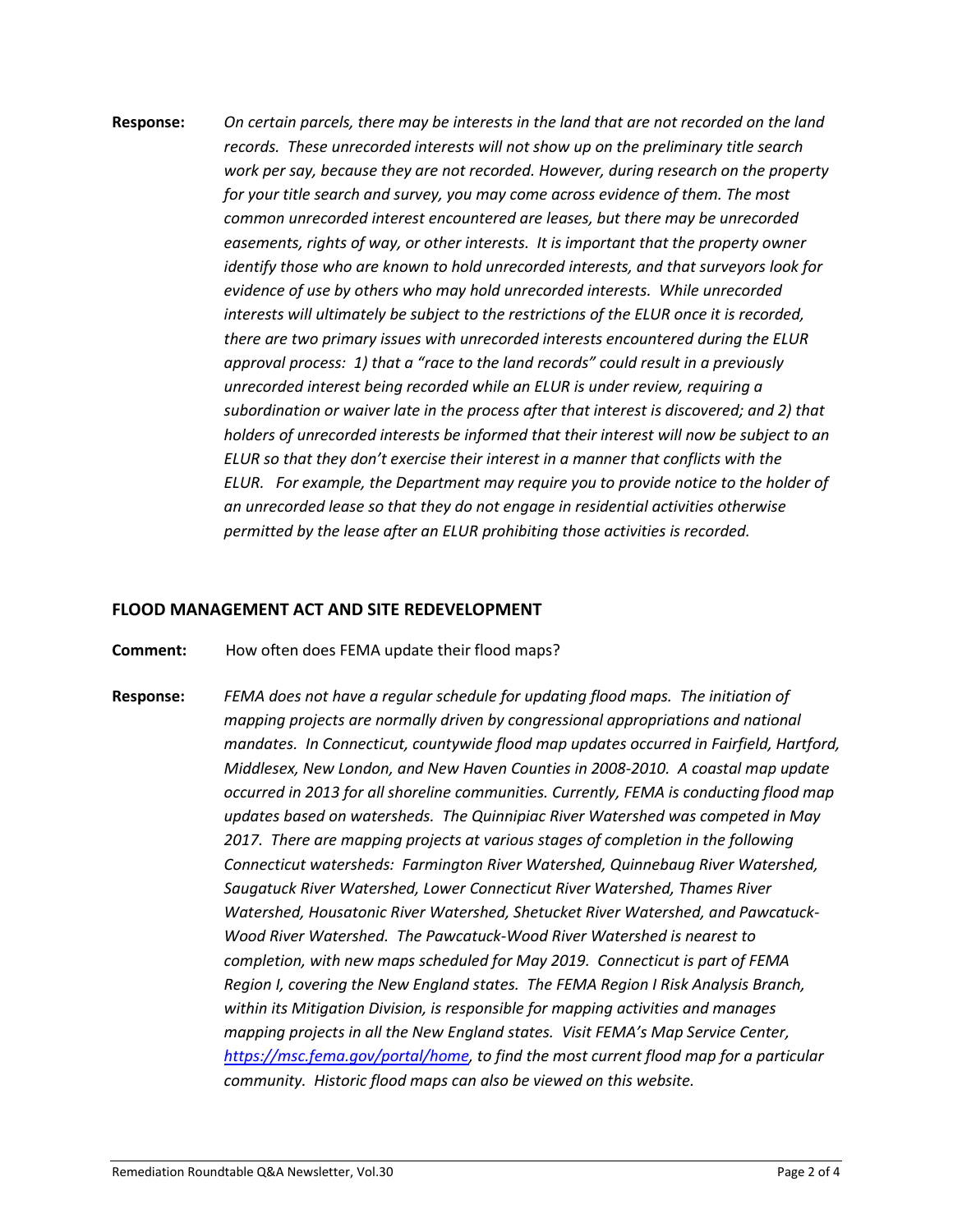**Comment:** What is involved in the permit exemption process?

**Response:** *The certifying agency must demonstrate why it cannot meet the standard that is set forth in the statute and/or regulation. The exemption request must also demonstrate that the project is in the public interest, will not injure persons or damage property, complies with the National Flood Insurance Program and in the case of a loan or grant, the recipient of the loan or grant is notified of any increase in flood insurance premiums as a result of the project. The Department will issue a notice of tentative determination with a 30 day comment period at the end of the review process, notifying the public on the intent to approve or deny the exemption request. Please note that the Department is required to hold a public hearing if the agency receives a petition from 25 or more persons.*

# **UPDATED FORMS FOR PROPERTY TRANSFER FILINGS**

- **Comment:** Is the Form III going to be changing as well, or will it stay the same?
- **Response**: *Not much has changed about the Form III, except for required submittals that needed emphasis and updated formatting and logos.*
- **Comment**: When you're ready to issue the Forms, can you give the regulated community a couple months' notice because with the regulated community sometimes forms are completed well before closing?
- **Response**: *We will have a grace period in place, like we've have for other forms we've revised. You won't be expected to recreate all your forms that have been filled out but not submitted yet.*
- **Comment**: Regarding reliance on a prior verification, is there any specific documentation required to show there hasn't been any relevant changes at the site since the last verification?
- **Response**: *As we have put into the forms, we look for a Phase I at a minimum, and if there is an AOC present, we require a Phase II, and if there was a release, a Phase III.*

**Comment**: When filling out the Form I, there is a spot to check for a no audit letter issued, a review, or DEEP action on verification pending. I understand no audit letters are taking about 6 months, but sometimes with a verification the transfer is about a month later. So what do you expect us to check?

- **Response**: *The last item, 'DEEP action on verification pending', should be checked off and if you know why you can write the reason, or perhaps just write "no response yet." You can also call and check on the status.*
- **Comment**: The term "DEEP action" was used, what is meant by that?